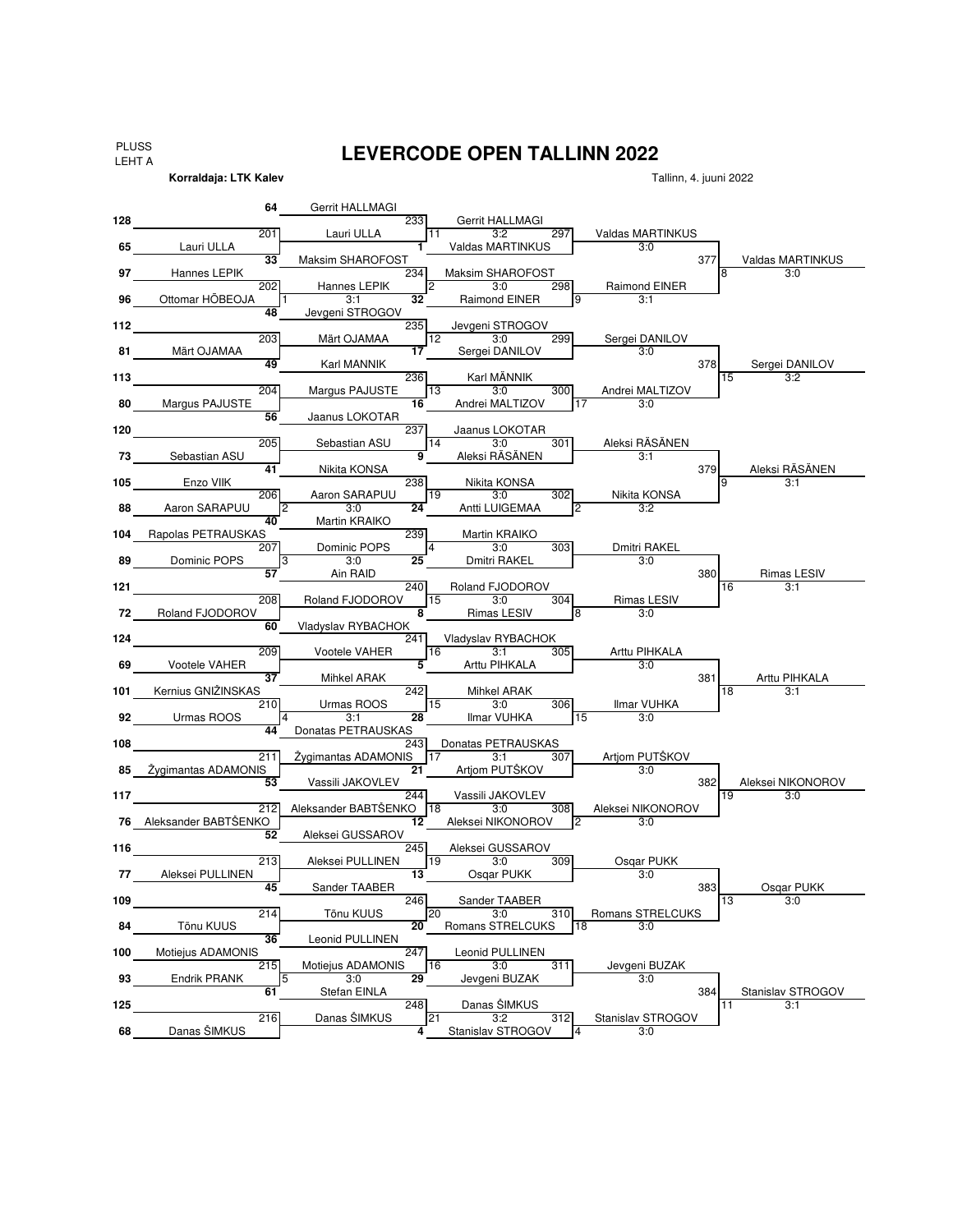

LEHT B PLUSS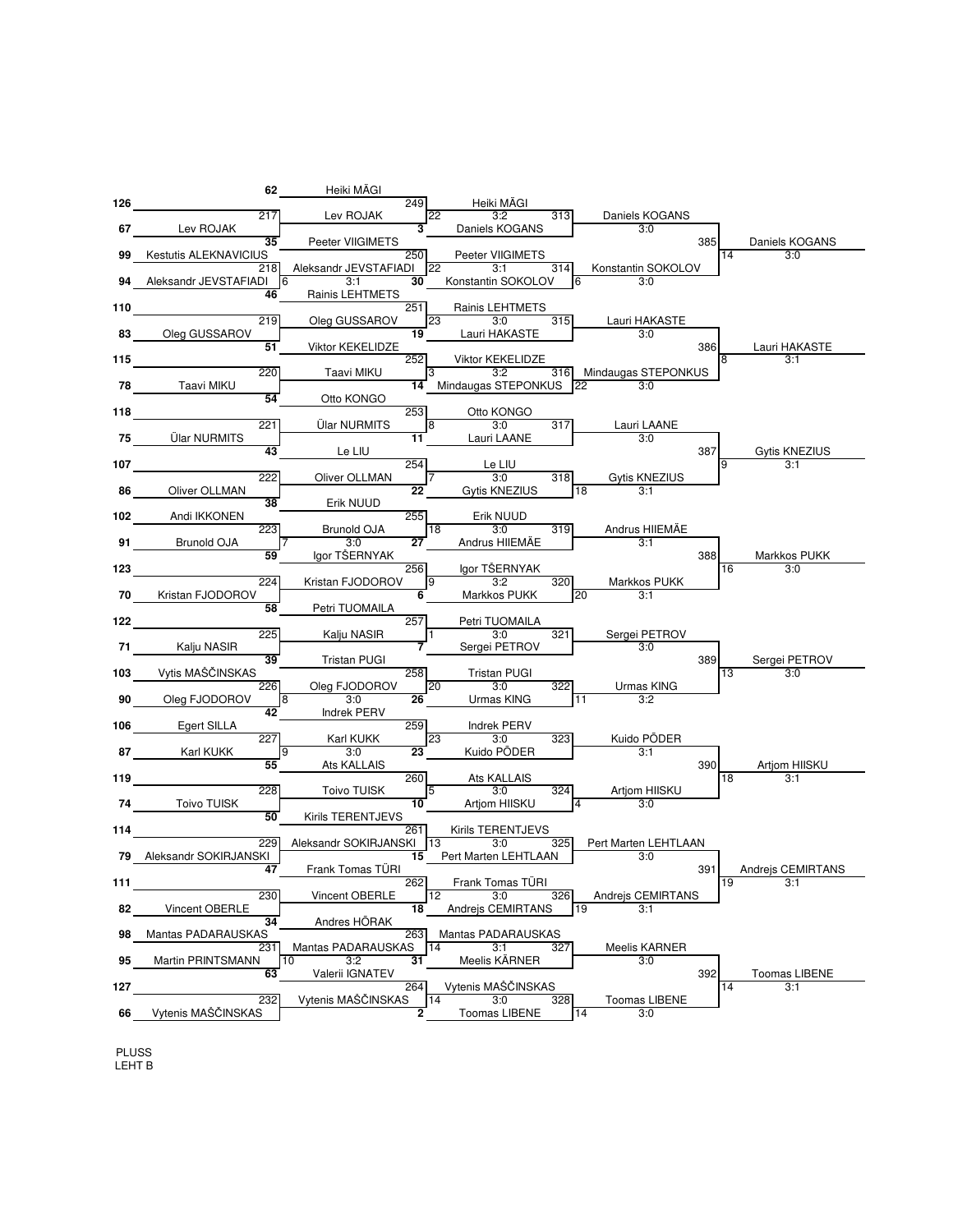PLUSS LEHT C

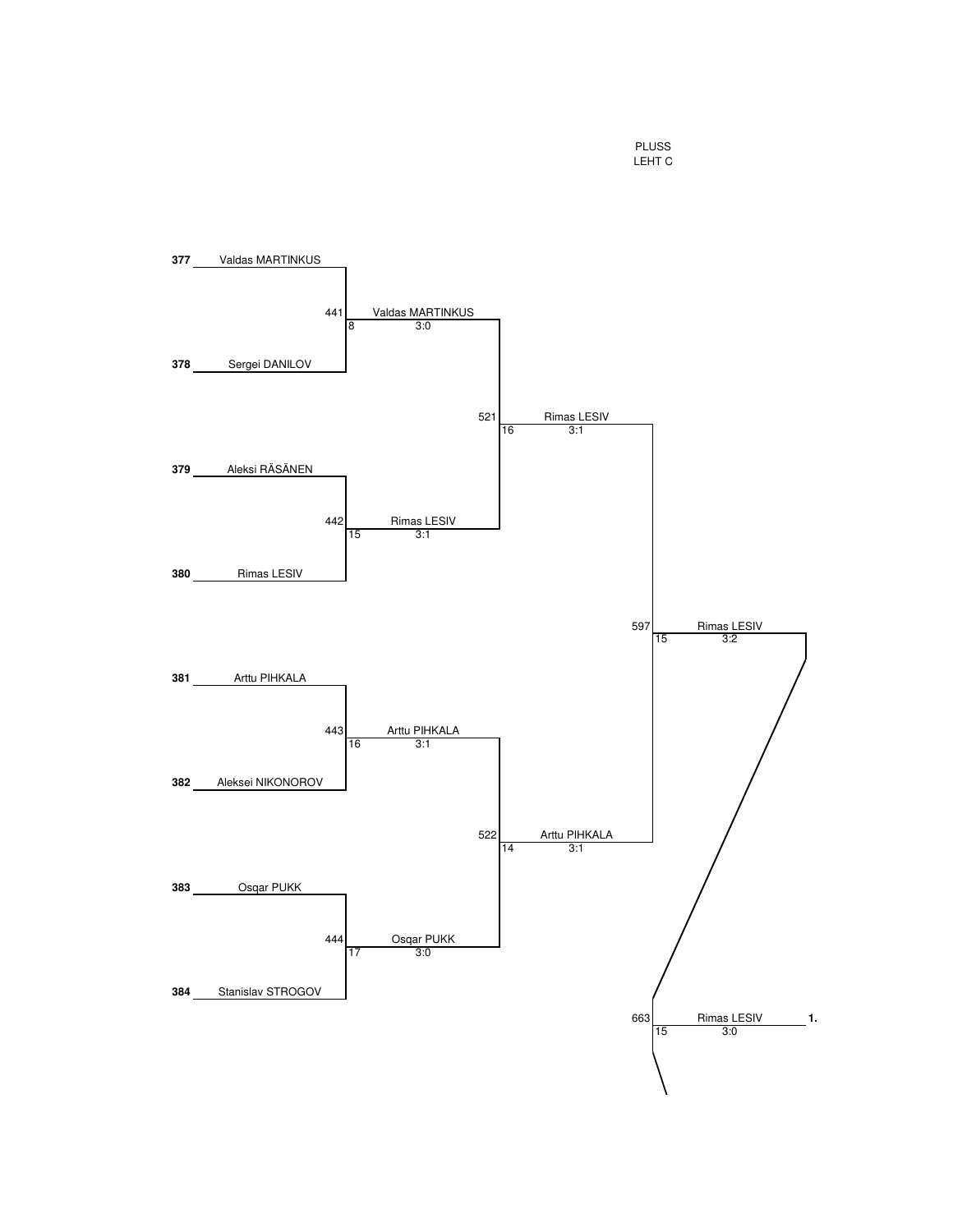

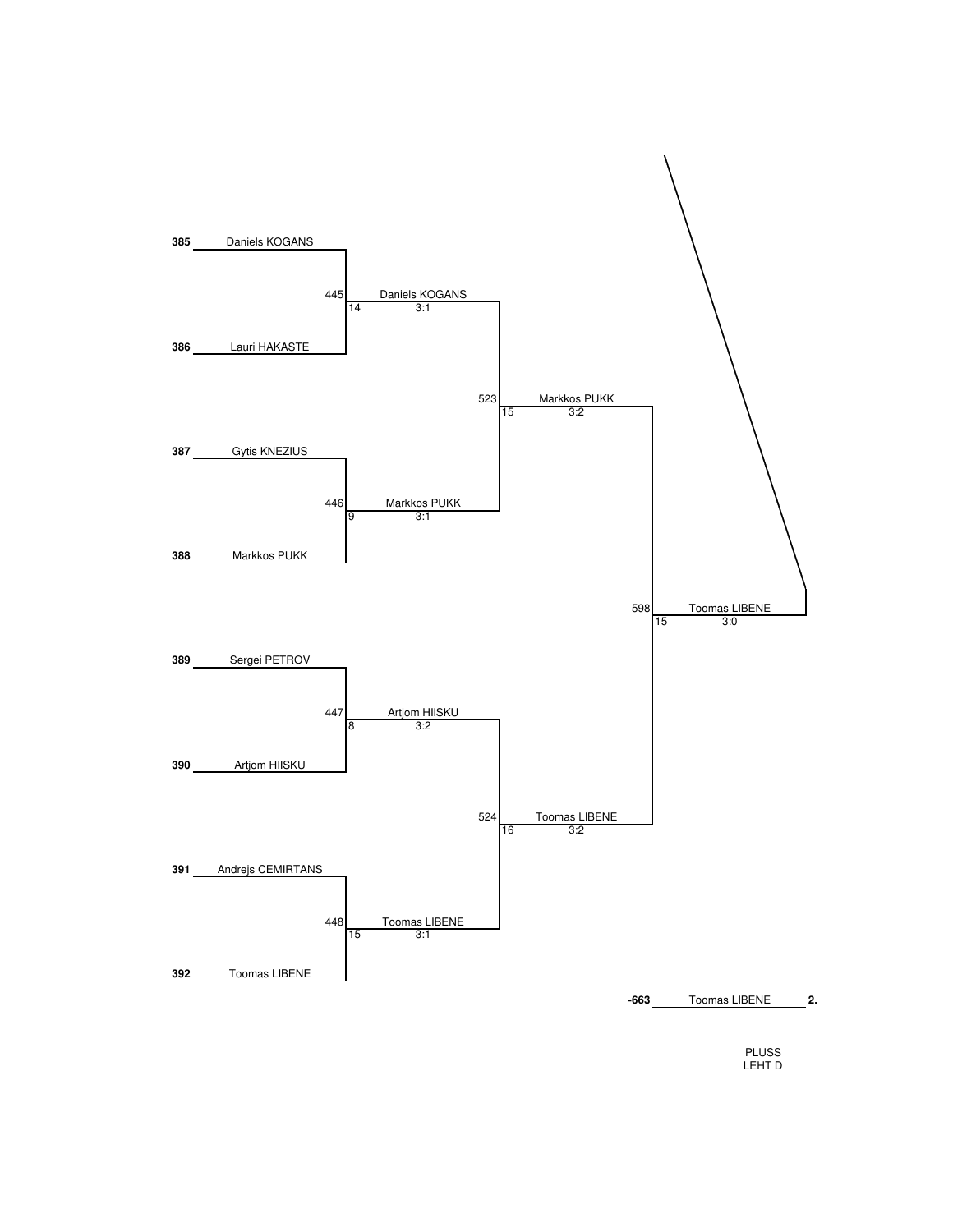## MIINUS **LEVERCODE OPEN TALLINN 2022**

Tallinn, 4. juuni 2022



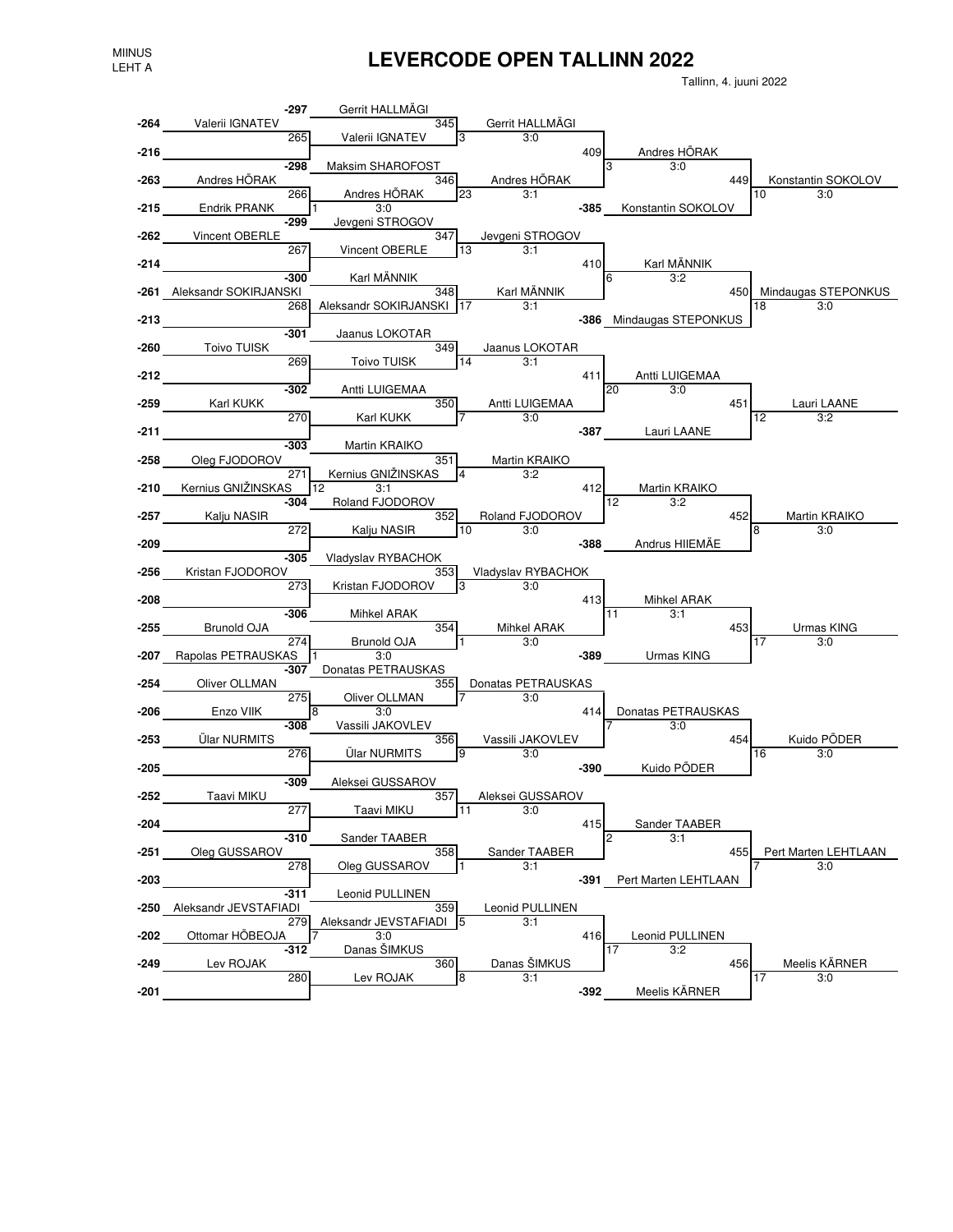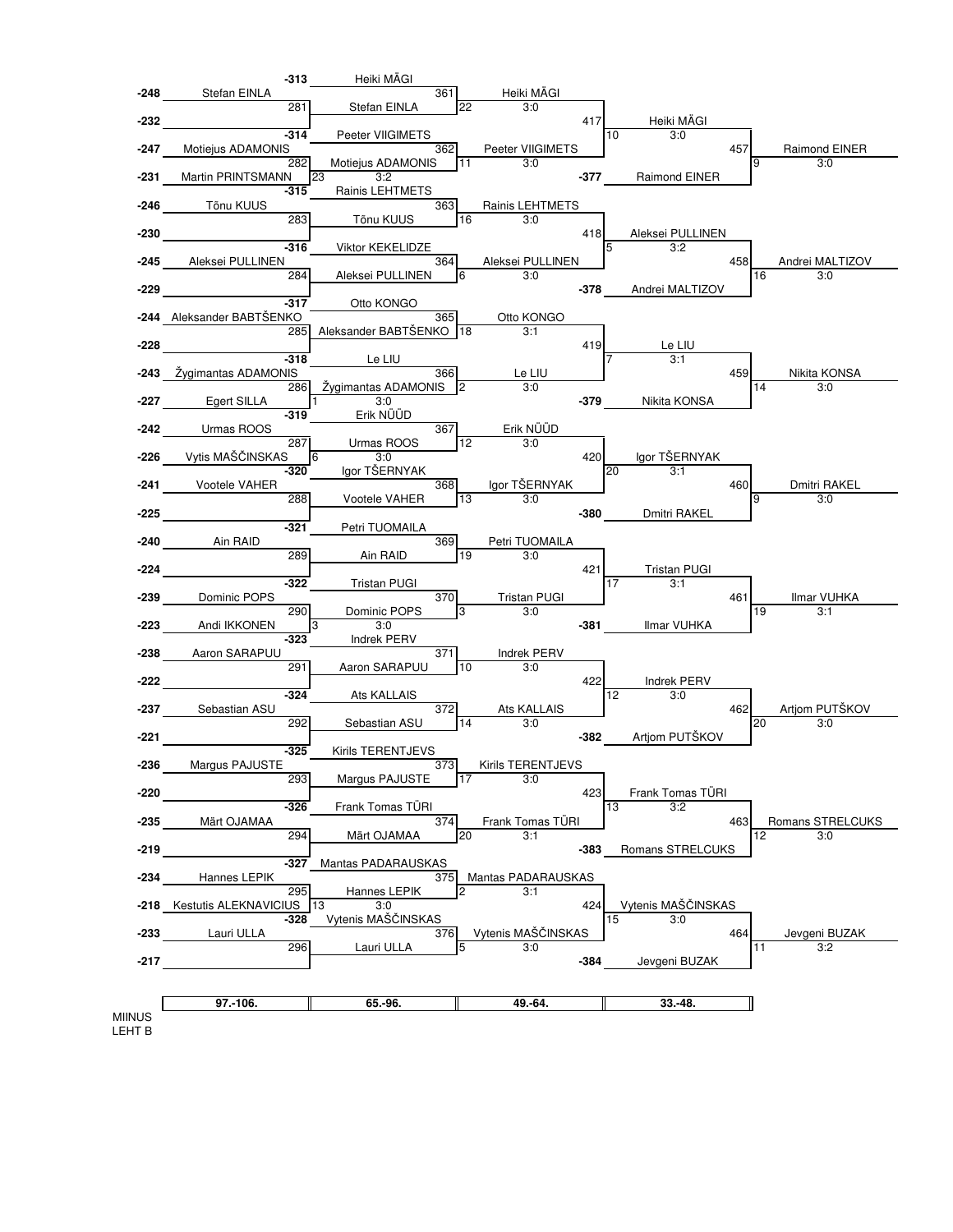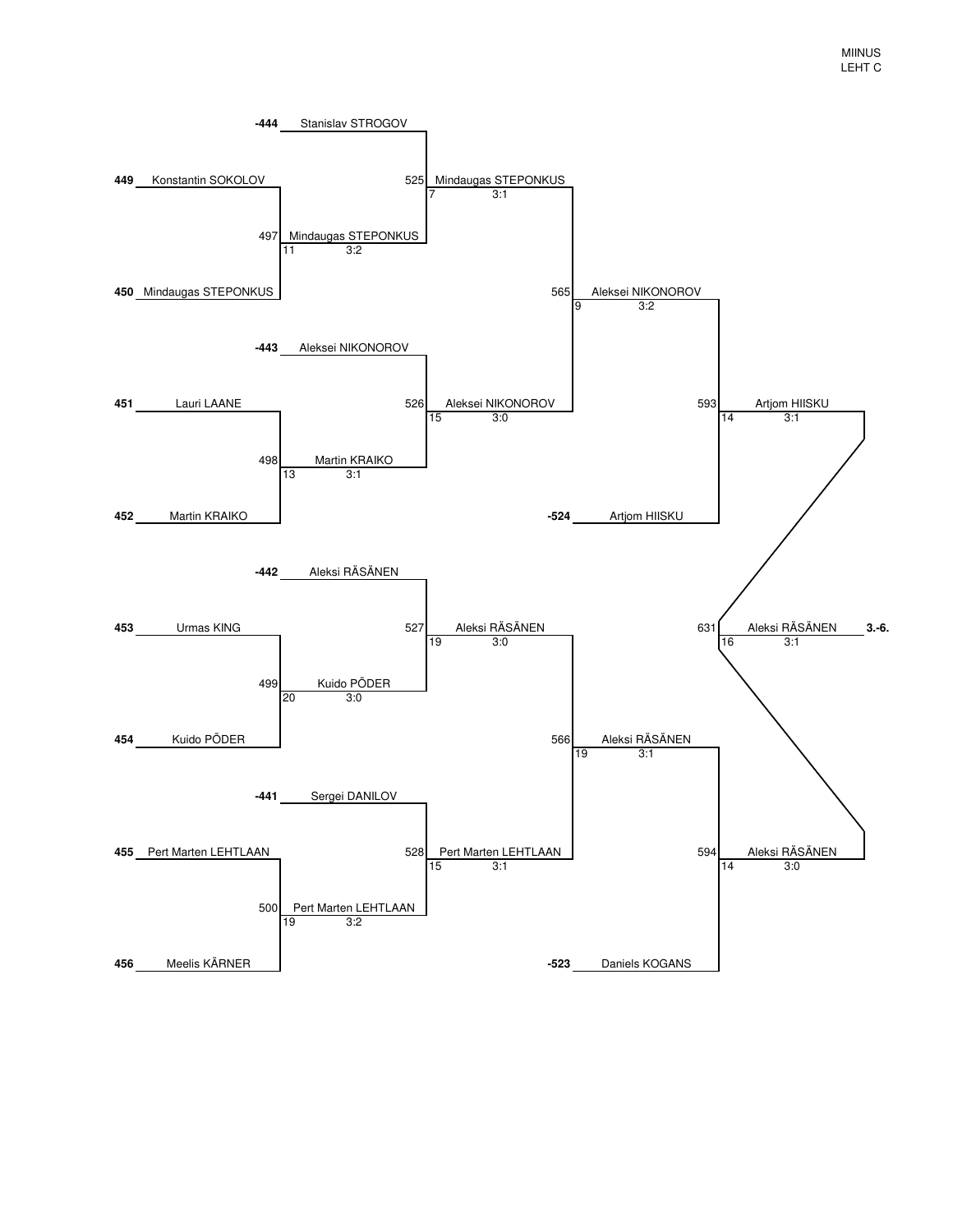

LEHT D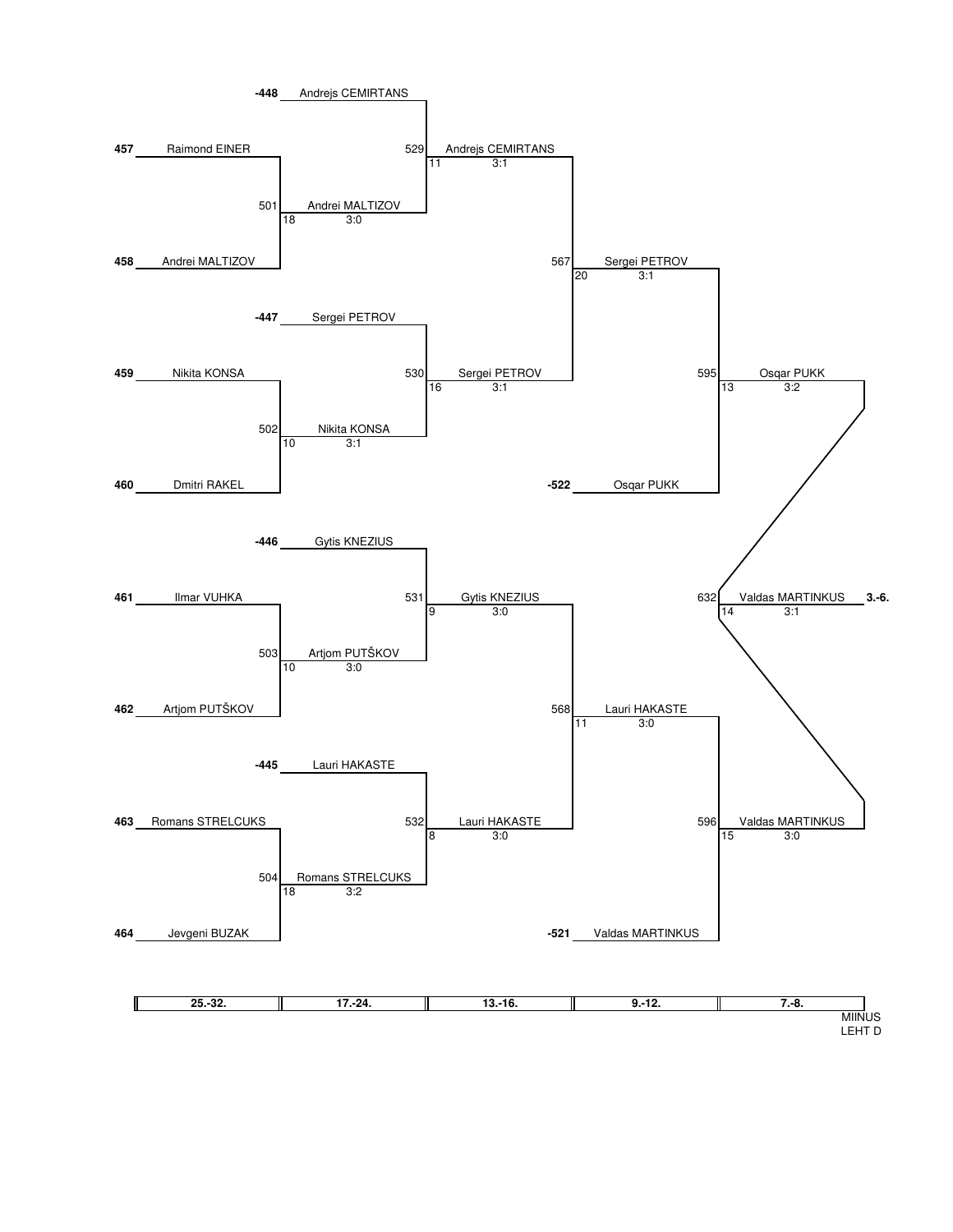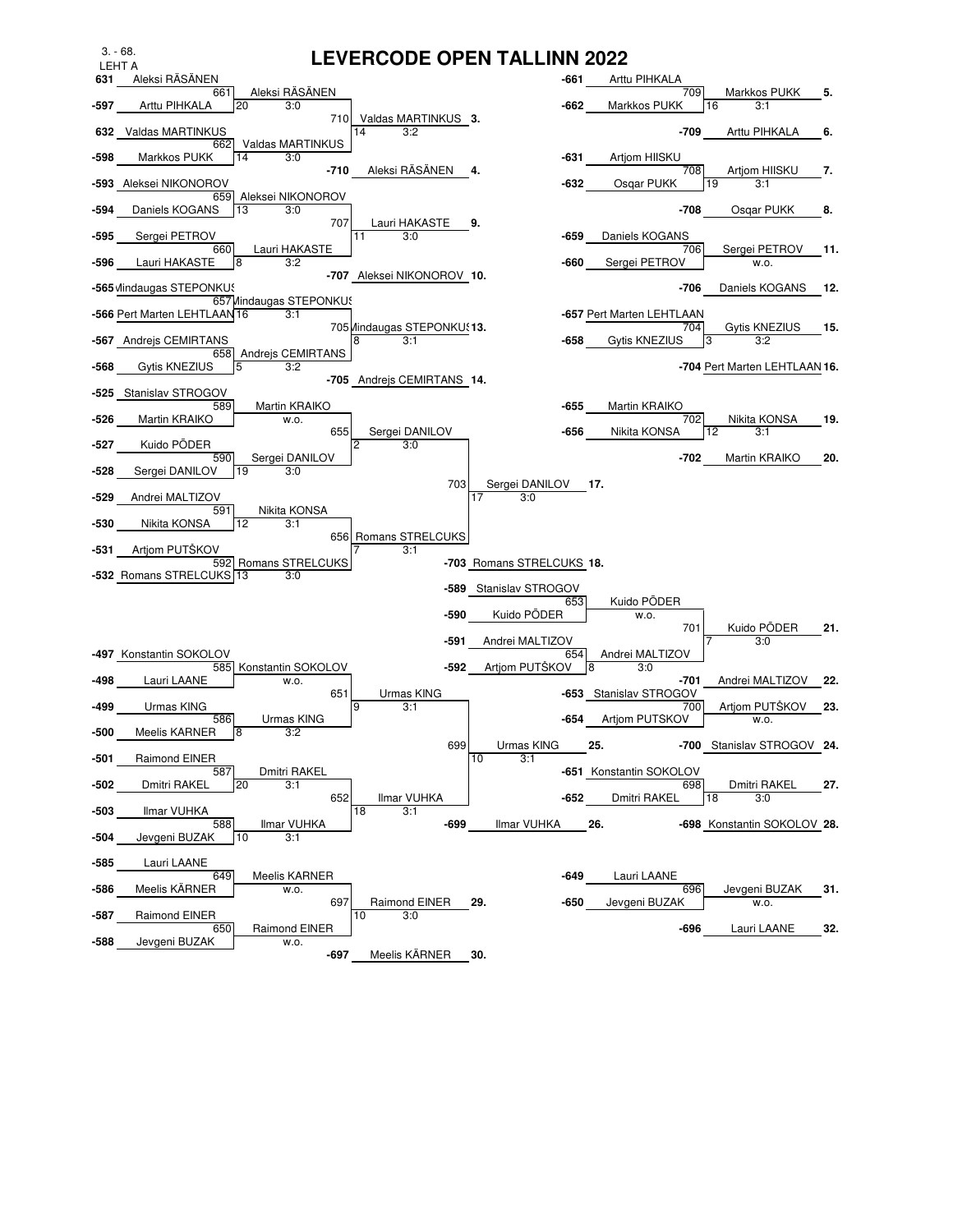

LEHT B 3. - 68.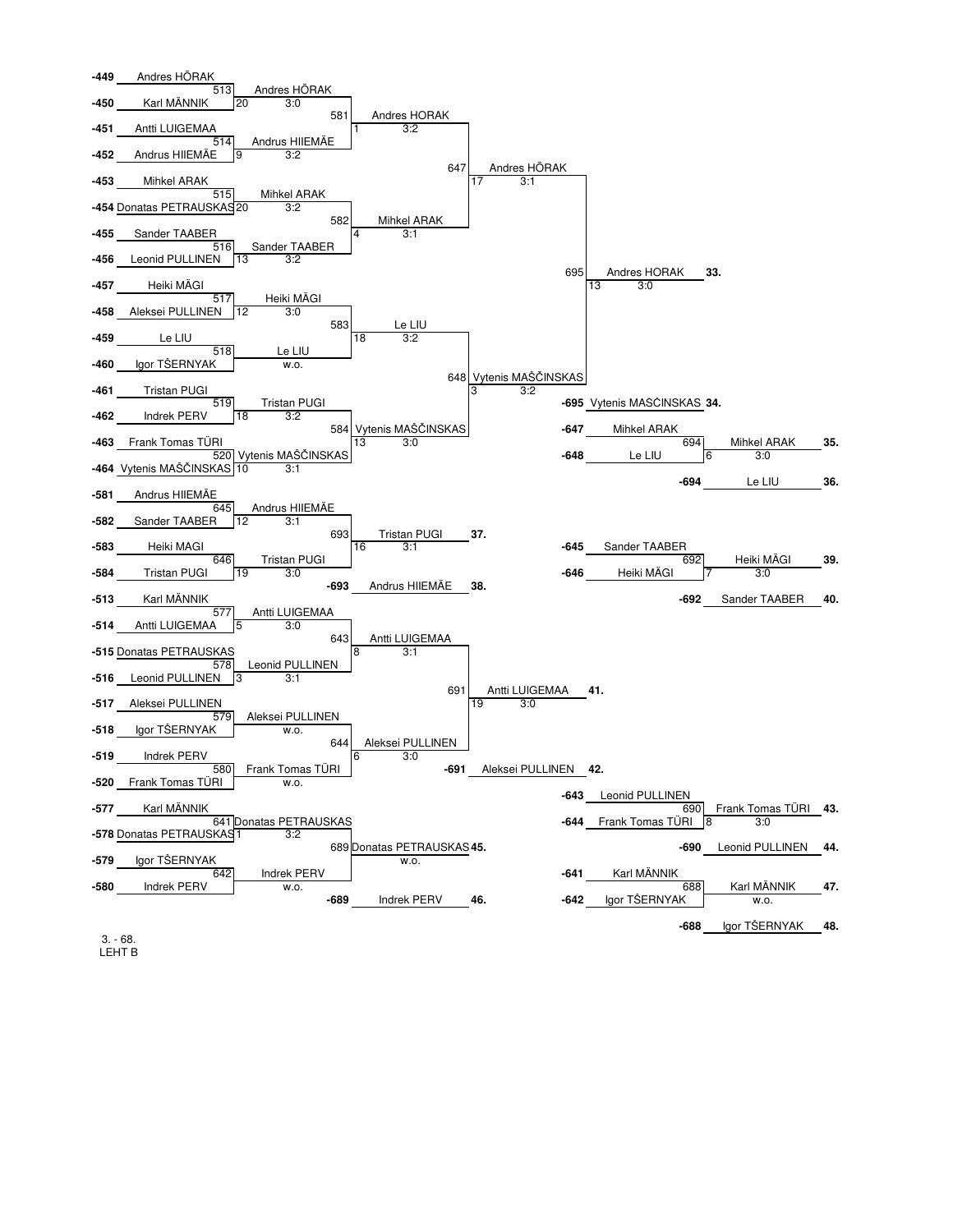

**-680 64.** Gerrit HALLMÄGI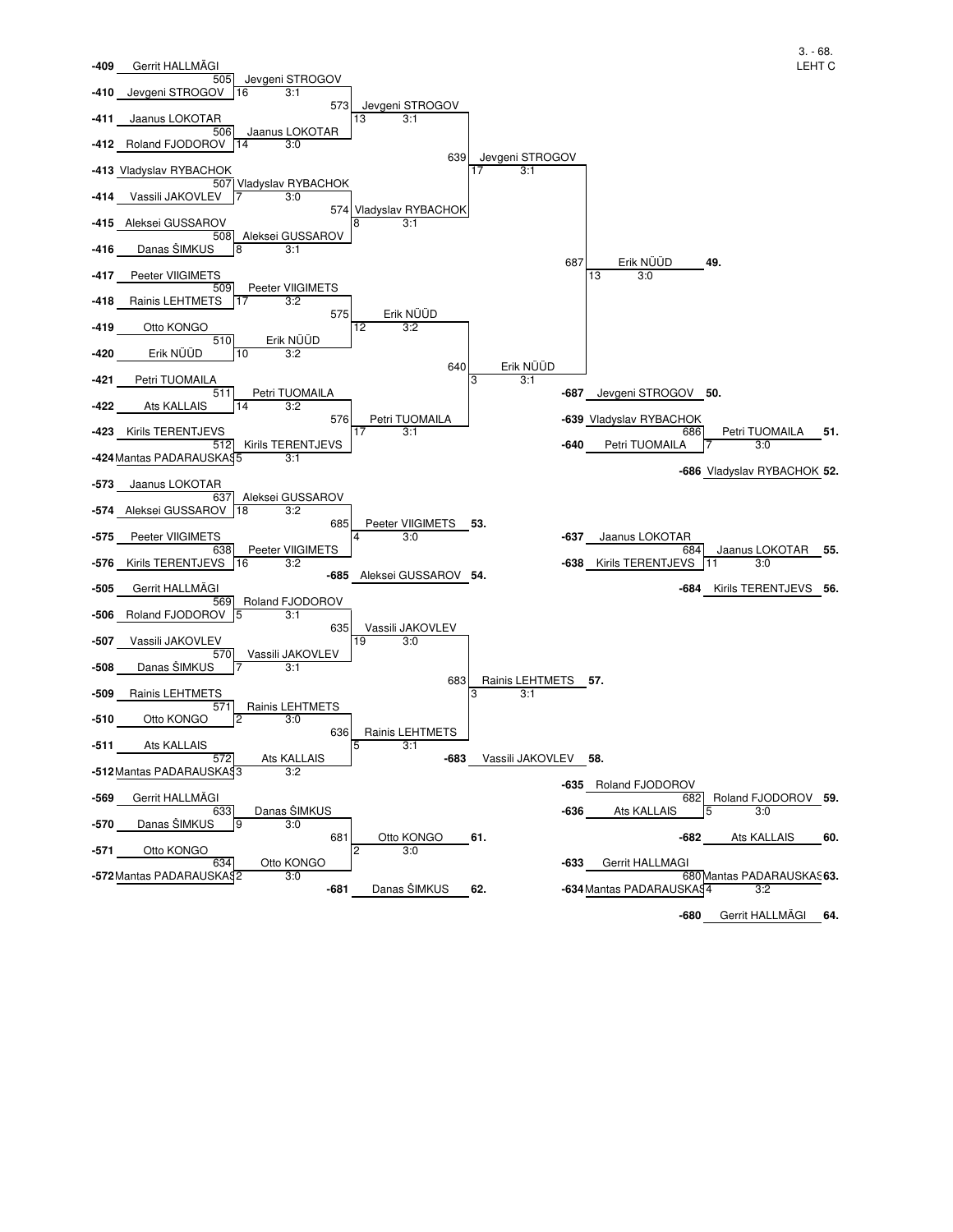

3. - 68. LEHT D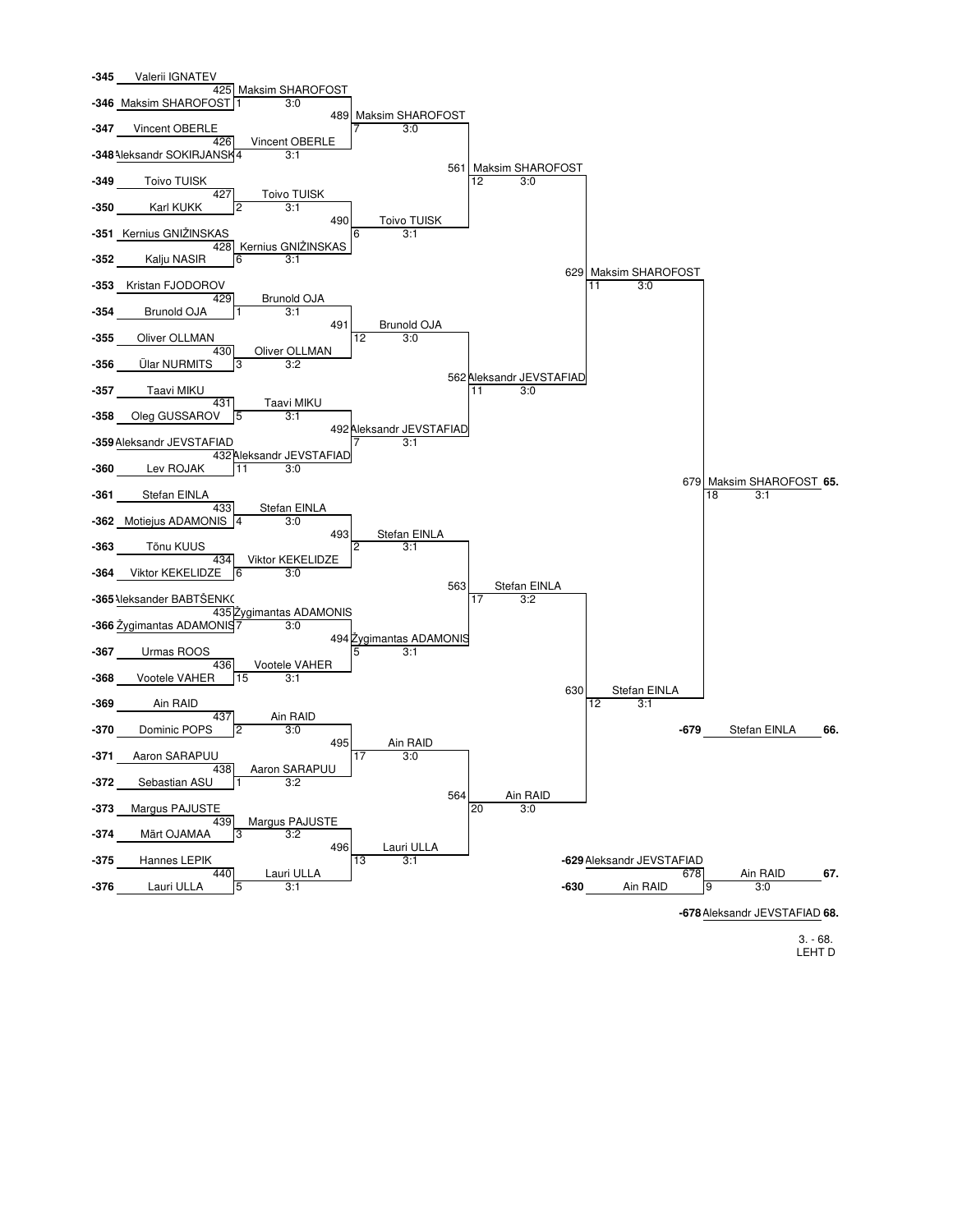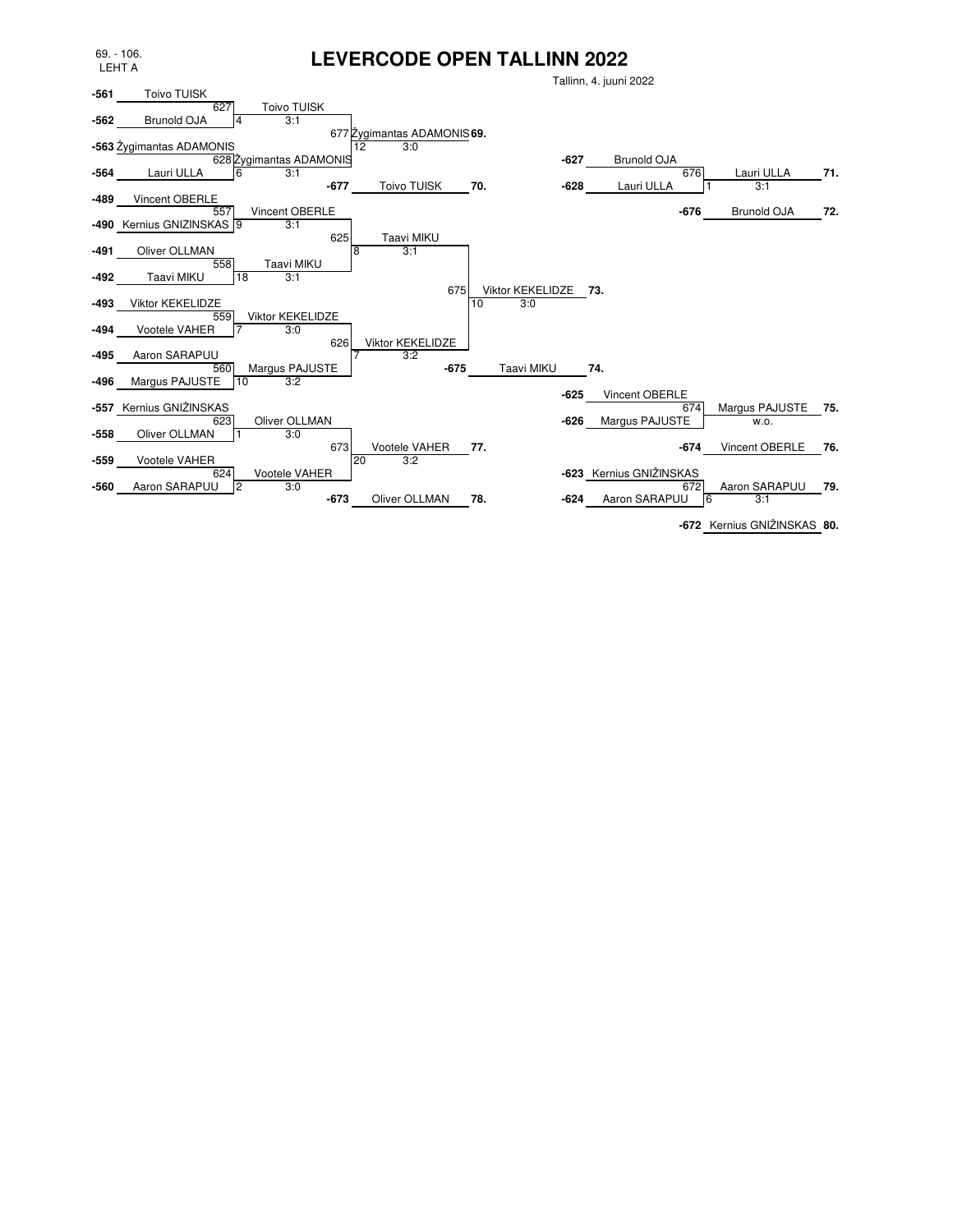

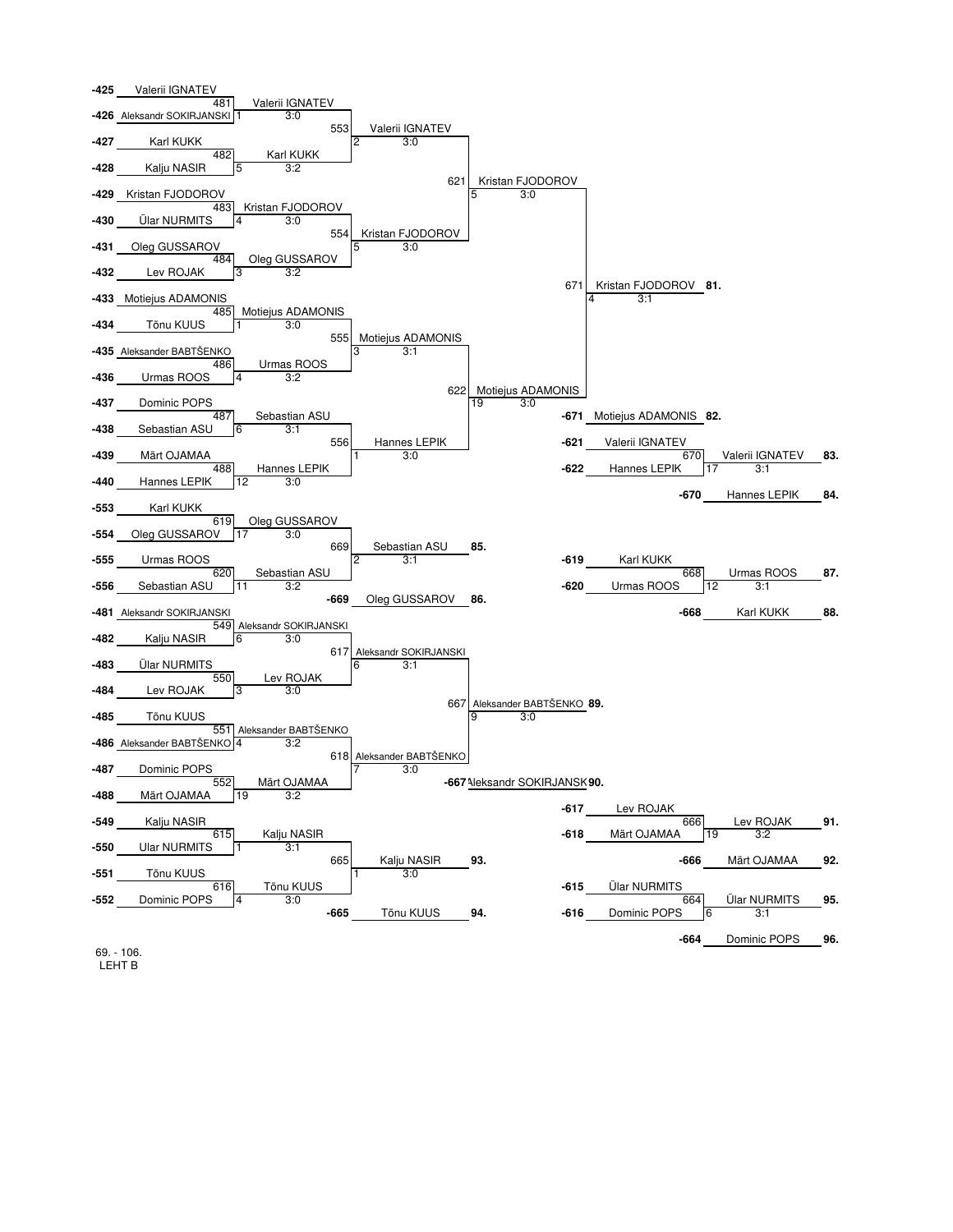